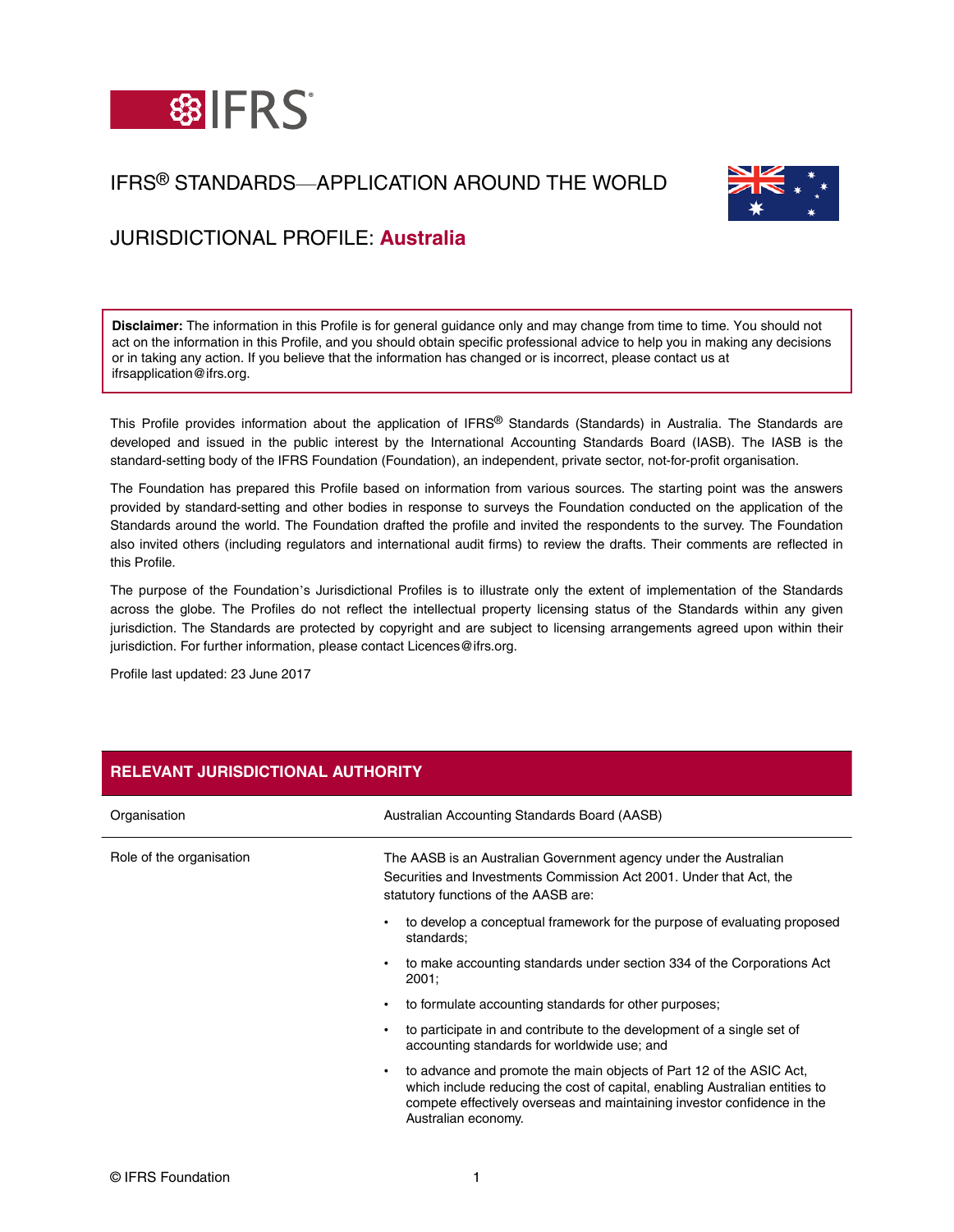Australian Accounting Standards apply to:

- entities required by the Corporations Act 2001 to prepare financial reports;
- governments in preparing financial statements for the whole of government and the General Government Sector (GGS); and
- entities in the private or public for-profit or not-for-profit sectors that are reporting entities (as defined by Australian Accounting Standards) or that prepare general purpose financial statements.

Website [www.aasb.gov.au](http://www.aasb.gov.au/)

Email contact [info@aasb.gov.au](mailto:info@aasb.gov.au)

## **COMMITMENT TO GLOBAL FINANCIAL REPORTING STANDARDS**

| Has the jurisdiction made a public<br>commitment in support of moving towards a<br>single set of high quality global accounting<br>standards? | Yes.                                                                                                                                                                                                                                                                                                                                                                                                                                                                                                                                       |
|-----------------------------------------------------------------------------------------------------------------------------------------------|--------------------------------------------------------------------------------------------------------------------------------------------------------------------------------------------------------------------------------------------------------------------------------------------------------------------------------------------------------------------------------------------------------------------------------------------------------------------------------------------------------------------------------------------|
| Has the jurisdiction made a public<br>commitment towards IFRS Standards as<br>that single set of high quality global<br>accounting standards? | Yes.                                                                                                                                                                                                                                                                                                                                                                                                                                                                                                                                       |
| What is the jurisdiction's status of<br>adoption?                                                                                             | Australia has already adopted IFRS Standards for all companies (for-profit<br>entities) that are 'Reporting Entities'. This includes all companies whose<br>securities are publicly traded plus others.                                                                                                                                                                                                                                                                                                                                    |
| Additional comments provided on the<br>adoption status?                                                                                       | Australia has adopted IFRS Standards since 1 January 2005. However,<br>convergence with Standards issued by the Board and its predecessor, the<br>IASC Board, had been occurring since 1996. Adoption from 2005 was through<br>application of IFRS 1 First-time Adoption of International Financial Reporting<br>Standards. Transitional disclosure requirements were specified in the year<br>prior to adoption in AASB 1047 Disclosing the Impacts of Adopting Australian<br>Equivalents to International Financial Reporting Standards. |
|                                                                                                                                               | When Australia initially adopted IFRS Standards as of 2005, the AASB made<br>a number of changes to IFRS Standards, including elimination of accounting<br>policy options and addition of disclosures. In 2007, the AASB approved an<br>'Amending Standard' that rescinded the changes that the AASB had made to<br>IFRS when it initially adopted them as Australian Equivalents of IFRS<br>Standards. Those amendments were effective 1 July 2007. However some<br>additional disclosures still remain.                                  |
|                                                                                                                                               | Australia has two Tiers of reporting requirements for preparing general<br>purpose financial statements:                                                                                                                                                                                                                                                                                                                                                                                                                                   |
|                                                                                                                                               | Tier 1: Australian Accounting Standards; and                                                                                                                                                                                                                                                                                                                                                                                                                                                                                               |
|                                                                                                                                               | Tier 2: Australian Accounting Standards - Reduced Disclosure<br>$\bullet$<br>Requirements.                                                                                                                                                                                                                                                                                                                                                                                                                                                 |
|                                                                                                                                               | IFRS are incorporated into Tier 1 of Australian Accounting Standards, with the<br>addition of paragraphs on the applicability of each Standard in the Australian<br>environment.                                                                                                                                                                                                                                                                                                                                                           |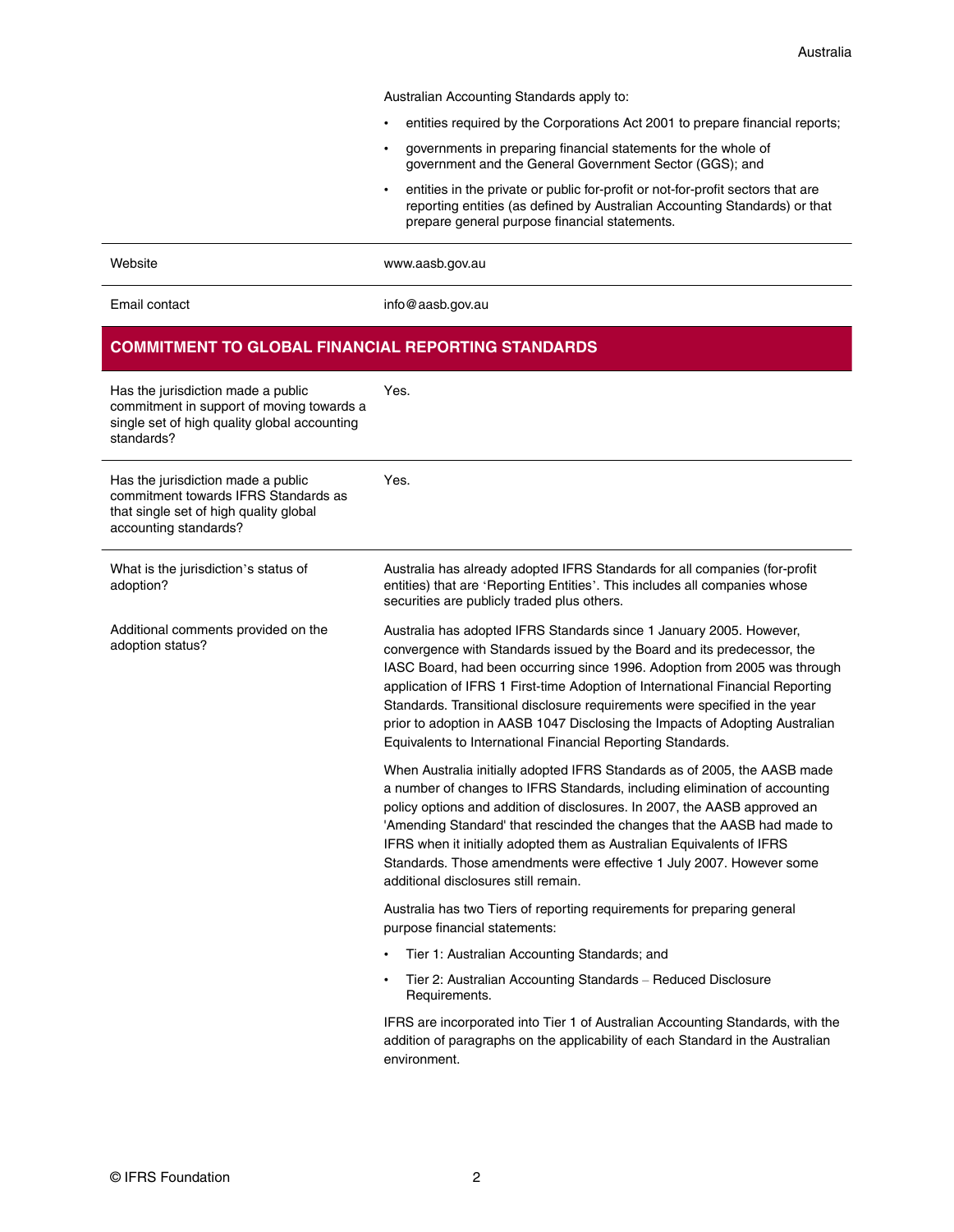Tier 2 comprises the recognition, measurement and presentation requirements of Tier 1 (which are also the recognition, measurement and presentation requirements of IFRS Standards) and substantially reduced disclosures corresponding to those requirements.

The following entities apply Tier 1 requirements in preparing general purpose financial statements:

- for-profit entities in the private sector that have public accountability (including pension funds); and
- the Australian Government and State, Territory and Local Governments.

The following entities may apply either Tier 2 or Tier 1 requirements in preparing general purpose financial statements:

- for-profit private sector entities that do not have public accountability;
- all not-for-profit private sector entities; and
- public sector entities other than the Australian Government and State, Territory and Local Governments

Private sector for-profit entities complying with Tier 1 of Australian Accounting Standards will simultaneously comply with IFRS Standards. Those entities are required to have an explicit statement in the statutory financial statements regarding compliance with IFRS Standards as issued by the Board.

#### **March 2017 report on evaluation of IFRS Standards in Australia**

In March 2017, the Australian Accounting Standards Board (AASB) published [AASB Research Report No. 4, Review of Adoption of International Financial](http://www.aasb.gov.au/Research-Centre/Research-Reports.aspx) [Reporting Standards in Australia.](http://www.aasb.gov.au/Research-Centre/Research-Reports.aspx) The report found:

- The IFRS Standards transition process has been reasonably smooth for most sectors.
- While IFRS Standards are currently an appropriate basis for AASB Standards developed for NFP entities, further modifications are needed to improve the quality and the cost-efficiency of financial reporting.
- One of the key benefits of adoption across all sectors is that it has enabled users and preparers to move between sectors, and between countries, with transferable knowledge and skills.
- Some entities, in particular those that operate in other countries that use IFRS Standards, have experienced cost savings in preparing financial reports. In contrast, some small and medium-sized entities (SMEs) and NFP entities have concerns regarding the costs of fully complying with AASB Standards, particularly the disclosure requirements.

If the jurisdiction has NOT made a public statement supporting the move towards a single set of accounting standards and/or towards IFRS Standards as that set of standards, explain the jurisdiction's general position towards the adoption of IFRS Standards in the jurisdiction.

### Not applicable.

## **EXTENT OF IFRS APPLICATION**

For DOMESTIC companies whose debt or equity securities trade in a public market in the jurisdiction:

Are all or some domestic companies whose securities trade in a public market either required or permitted to use IFRS Yes.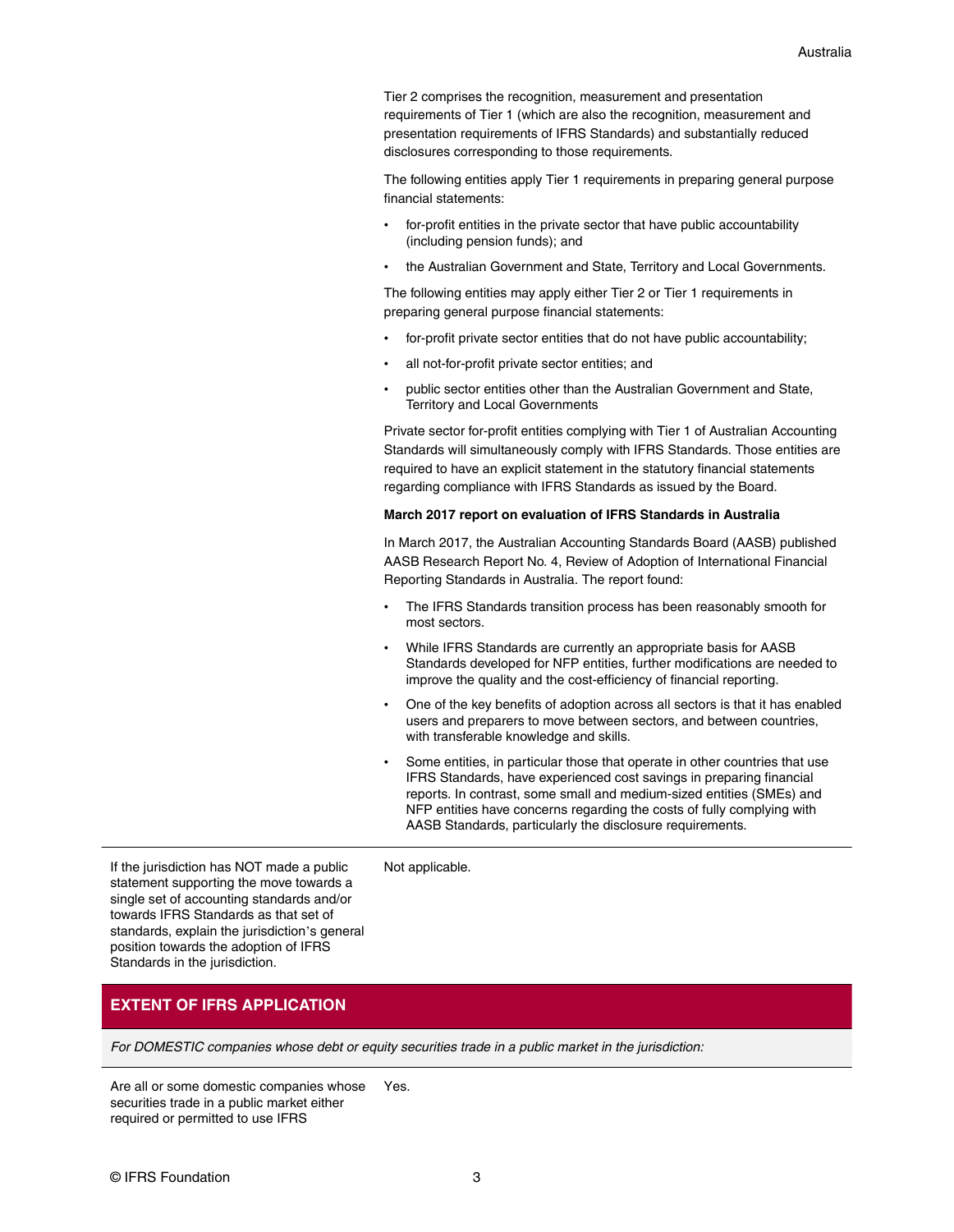| Standards in their consolidated financial |  |
|-------------------------------------------|--|
| statements?                               |  |

|  | If YES, are IFRS Standards REQUIRED or<br>PERMITTED?                                                                                                                                                                                                             | Required.                                                                                                                                                                                                                                                                                                                                                                                                                                                                                                                                            |
|--|------------------------------------------------------------------------------------------------------------------------------------------------------------------------------------------------------------------------------------------------------------------|------------------------------------------------------------------------------------------------------------------------------------------------------------------------------------------------------------------------------------------------------------------------------------------------------------------------------------------------------------------------------------------------------------------------------------------------------------------------------------------------------------------------------------------------------|
|  | Does that apply to ALL domestic<br>companies whose securities trade in a<br>public market, or only SOME? If some,<br>which ones?                                                                                                                                 | All.                                                                                                                                                                                                                                                                                                                                                                                                                                                                                                                                                 |
|  | Are IFRS Standards also required or<br>permitted for more than the consolidated<br>financial statements of companies whose<br>securities trade in a public market?                                                                                               | Yes.                                                                                                                                                                                                                                                                                                                                                                                                                                                                                                                                                 |
|  |                                                                                                                                                                                                                                                                  | IFRS Standards are required for all entities that meet the definition of a<br>'reporting entity' under Australian accounting standards. A reporting entity is<br>'an entity in respect of which it is reasonable to expect the existence of users<br>who rely on the entity's general purpose financial statement for information<br>that will be useful to them for making and evaluating decisions about the<br>allocation of resources. A reporting entity can be a single entity or a group<br>comprising a parent and all of its subsidiaries.' |
|  | For instance, are IFRS Standards required<br>or permitted in separate company financial<br>statements of companies whose securities<br>trade in a public market?                                                                                                 | Required if the separate company is a 'reporting entity'. Permitted if the<br>separate company does not meet the definition of a 'reporting entity'.                                                                                                                                                                                                                                                                                                                                                                                                 |
|  | For instance, are IFRS Standards required<br>or permitted for companies whose<br>securities do not trade in a public market?                                                                                                                                     | The Australian accounting standards that incorporate IAS 1 Presentation of<br>Financial Statements, IAS 7 Statement of Cash Flows, and IAS 8 Accounting<br>Policies, Changes in Accounting Estimates and Errors are required to be<br>applied by all companies, irrespective of reporting entity status. All other<br>standards are required if the entity whose securities do not trade in a public<br>market is a 'reporting entity'. Permitted for other companies that do not meet<br>the definition of 'reporting entity'.                      |
|  | If the jurisdiction currently does NOT<br>require or permit the use of IFRS<br>Standards for domestic companies whose<br>securities trade in a public market, are<br>there any plans to permit or require IFRS<br>Standards for such companies in the<br>future? | Not applicable.                                                                                                                                                                                                                                                                                                                                                                                                                                                                                                                                      |

For FOREIGN companies whose debt or equity securities trade in a public market in the jurisdiction:

| Are all or some foreign companies whose<br>securities trade in a public market either<br>REQUIRED or PERMITTED to use IFRS<br>Standards in their consolidated financial<br>statements? | Yes.                                                                                                                                                                                                                                                                                                                                |
|----------------------------------------------------------------------------------------------------------------------------------------------------------------------------------------|-------------------------------------------------------------------------------------------------------------------------------------------------------------------------------------------------------------------------------------------------------------------------------------------------------------------------------------|
| If YES, are IFRS Standards REQUIRED or<br>PERMITTED in such cases?                                                                                                                     | Permitted. Under the Corporations Act lodging requirements and Australian<br>Securities Exchange (ASX) listing rules foreign companies can report under<br>their place-of-origin reporting rules, subject to the suitability of those rules.<br>ASX identifies a list of which jurisdictions' rules have been deemed<br>acceptable. |
| Does that apply to ALL foreign companies<br>whose securities trade in a public market,<br>or only SOME? If some, which ones?                                                           | AII.                                                                                                                                                                                                                                                                                                                                |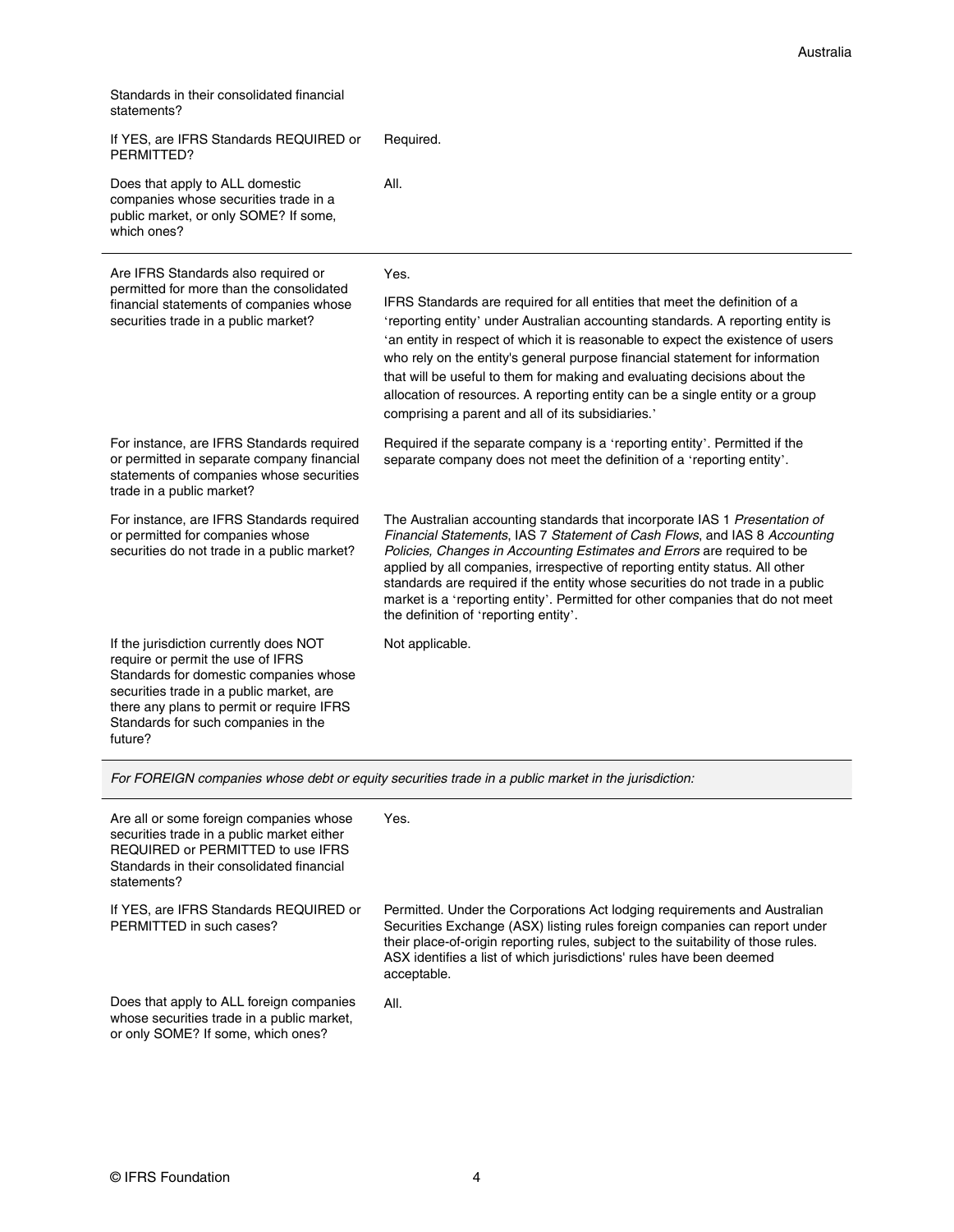## **IFRS ENDORSEMENT**

| Which IFRS Standards are required or<br>permitted for domestic companies?                                                                                                 | IFRS Standards as issued by the Board, ie the AASB's policy is that<br>standards and amendments are adopted/endorsed as and when issued by the<br>Board.                                                                                                                                                                                                                                                                                                                                                                                                                                                                                                                |
|---------------------------------------------------------------------------------------------------------------------------------------------------------------------------|-------------------------------------------------------------------------------------------------------------------------------------------------------------------------------------------------------------------------------------------------------------------------------------------------------------------------------------------------------------------------------------------------------------------------------------------------------------------------------------------------------------------------------------------------------------------------------------------------------------------------------------------------------------------------|
| The auditor's report and/or the basis of<br>presentation footnote states that financial<br>statements have been prepared in                                               | Both the jurisdiction's financial reporting standards (Australian Accounting<br>Standards) and IFRS Standards.                                                                                                                                                                                                                                                                                                                                                                                                                                                                                                                                                          |
| conformity with:                                                                                                                                                          | Further, the basis of preparation note to the financial statements goes on to<br>say that compliance with Australian Accounting Standards ensures that the<br>financial statements also comply with IFRS Standards.                                                                                                                                                                                                                                                                                                                                                                                                                                                     |
|                                                                                                                                                                           | In June 2010, the Australian Parliament passed financial reporting reform<br>legislation that requires an explicit statement of compliance with IFRS in the<br>directors' declaration accompanying the financial statements. The change was<br>designed to counter a lack of awareness that the financial statements of<br>Australian companies and other reporting entities comply with IFRS<br>Standards.                                                                                                                                                                                                                                                             |
| Does the auditor's report and/or the basis<br>of preparation footnote allow for 'dual<br>reporting' (conformity with both IFRS<br>Standards and the jurisdiction's GAAP)? | Yes.                                                                                                                                                                                                                                                                                                                                                                                                                                                                                                                                                                                                                                                                    |
| Are IFRS Standards incorporated into law<br>or regulations?                                                                                                               | IFRS Standards (including Interpretations) are incorporated into Australian<br>Accounting Standards and have the force of law for all companies lodging<br>financial statements. Lodging means filing with a governmental agency,<br>though it does not necessarily mean that those financial statements are made<br>publicly available.                                                                                                                                                                                                                                                                                                                                |
| If yes, how does that process work?                                                                                                                                       | AASB issues an exposure draft (ED) incorporating an ED of an IFRS Standard<br>at the same time as the Board issues its ED. AASB encourages its<br>constituents to participate in outreach. AASB considers constituents'<br>comments in drafting its comments to the Board. AASB monitors the<br>development of an IFRS Standards, and provides input to staff or Board<br>members as appropriate. A ballot draft of an Australian Accounting Standard<br>incorporating the new or amended IFRS Standards is sent to AASB members<br>for voting. Once an Australian Accounting Standard is adopted, it is still<br>subject to disallowance by the Australian Parliament. |
| If no, how do IFRS Standards become a<br>requirement in the jurisdiction?                                                                                                 | Not applicable.                                                                                                                                                                                                                                                                                                                                                                                                                                                                                                                                                                                                                                                         |
| Does the jurisdiction have a formal process<br>for the 'endorsement' or 'adoption' of new<br>or amended IFRS Standards (including<br>Interpretations) in place?           | See answer above about incorporating IFRS Standards into law.                                                                                                                                                                                                                                                                                                                                                                                                                                                                                                                                                                                                           |
| If yes, what is the process?                                                                                                                                              | See answer above about incorporating IFRS Standards into law.                                                                                                                                                                                                                                                                                                                                                                                                                                                                                                                                                                                                           |
| If no, how do new or amended IFRS<br>Standards become a requirement in the<br>jurisdiction?                                                                               | Not applicable.                                                                                                                                                                                                                                                                                                                                                                                                                                                                                                                                                                                                                                                         |
| Has the jurisdiction eliminated any<br>accounting policy options permitted by<br>IFRS Standards and/or made any<br>modifications to any IFRS Standards?                   | No with respect to for-profit entities, except that Australia has not adopted<br>IAS 26 Accounting and Reporting by Retirement Benefit Plans. Retirement<br>benefit plans in Australia must apply IFRS Standards (except for IAS 26) and<br>also apply Australian accounting standard AAS 25 Financial Reporting by<br>Superannuation Plans. Modifications are made for not-for-profit entities.                                                                                                                                                                                                                                                                        |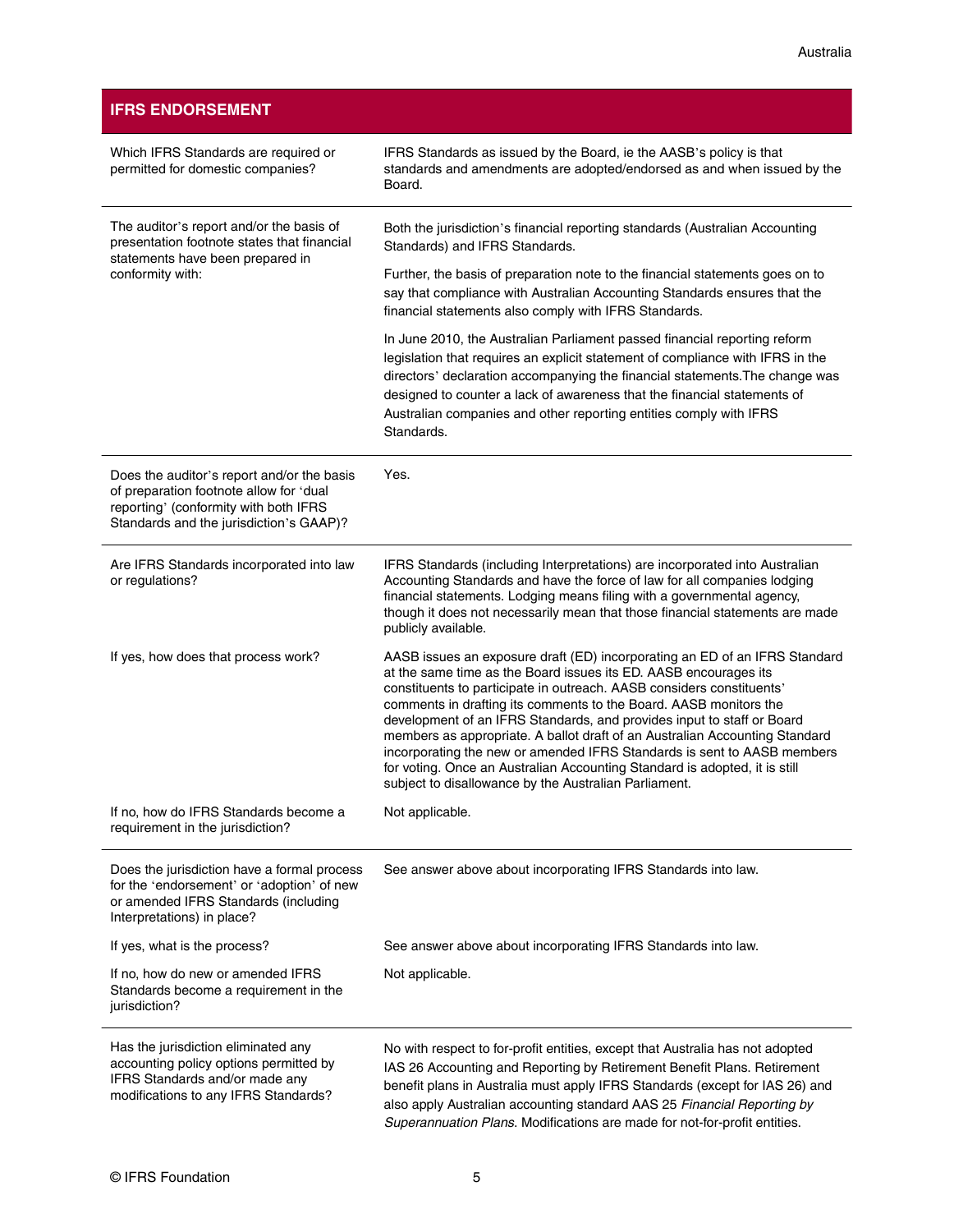| Additional quidance is provided in some standards for for-profit entities (eq |
|-------------------------------------------------------------------------------|
| AASB 6 equivalent to IFRS 6 Exploration for and Evaluation of Mineral Assets  |
| has additional quidance on 'area of interest accounting' that is considered   |
| consistent with IFRS 6).                                                      |

When Australia initially adopted IFRS as of 2005, the AASB made a number of changes to IFRS Standards, including elimination of accounting policy options. In 2007, the AASB approved an 'Amending Standard' that rescinded the changes that the AASB had made to IFRS Standards when it initially adopted them. Those amendments were effective 1 July 2007.

Australia has additional standards required for life and general insurers that are entirely consistent with IFRS 4 Insurance Contracts. Australia has added an additional standard on materiality (to be withdrawn).

Australia has additional interpretations including those on Australian Petroleum Resource Rent Tax, depreciation of long-lived physical assets, goods and services tax, substantive enactment of major tax bills in Australia (to be withdrawn), subscriber acquisition costs in the telecommunications industry, and tax consolidation accounting. Australia continues to have additional disclosure requirements specific to Australian legal requirements (eg dividends and prudential capital requirements).

If yes, what are the changes? Not applicable.

updates to IFRS Standards?

Other comments regarding the use of IFRS Standards in the jurisdiction?

AASB standards take a transaction-neutral approach whereby the same accounting principles of IFRS Standards are applied irrespective of whether an entity is for-profit, not-for-profit, public sector, or private sector. Modifications are made to deal with not-for-profit/public sector specific issues.

| <b>TRANSLATION OF IFRS STANDARDS</b>                                                                                                        |                                                |
|---------------------------------------------------------------------------------------------------------------------------------------------|------------------------------------------------|
| Are IFRS Standards translated into the<br>local language?                                                                                   | Not applicable. English is the local language. |
| If they are translated, what is the translation<br>process? In particular, does this process<br>ensure an ongoing translation of the latest | Not applicable.                                |

# **APPLICATION OF THE IFRS FOR SMEs STANDARD**

| Has the jurisdiction adopted the IFRS for<br>SMEs Standard for at least some SMEs?                                | No.                                                                                                                                                                                                                                          |
|-------------------------------------------------------------------------------------------------------------------|----------------------------------------------------------------------------------------------------------------------------------------------------------------------------------------------------------------------------------------------|
| If no, is the adoption of the IFRS for SMEs<br>Standard under consideration?                                      | No. The AASB is continuing to monitor the <i>IFRS for SMEs</i> Standard for<br>potential adoption in Australia; however it is not currently considering<br>adoption.                                                                         |
| Did the jurisdiction make any modifications<br>to the IFRS for SMEs Standard?                                     | Not applicable.                                                                                                                                                                                                                              |
| If the jurisdiction has made any<br>modifications, what are those<br>modifications?                               | Not applicable.                                                                                                                                                                                                                              |
| Which SMEs use the IFRS for SMEs<br>Standard in the jurisdiction, and are they<br>required or permitted to do so? | All SMEs that are Reporting Entities are permitted to use IFRS Standards (ie.<br>the AASB's Tier 1 reporting requirements) or the AASB's Tier 2 reporting<br>requirements. Also, there is no prohibition on non-reporting entities using the |